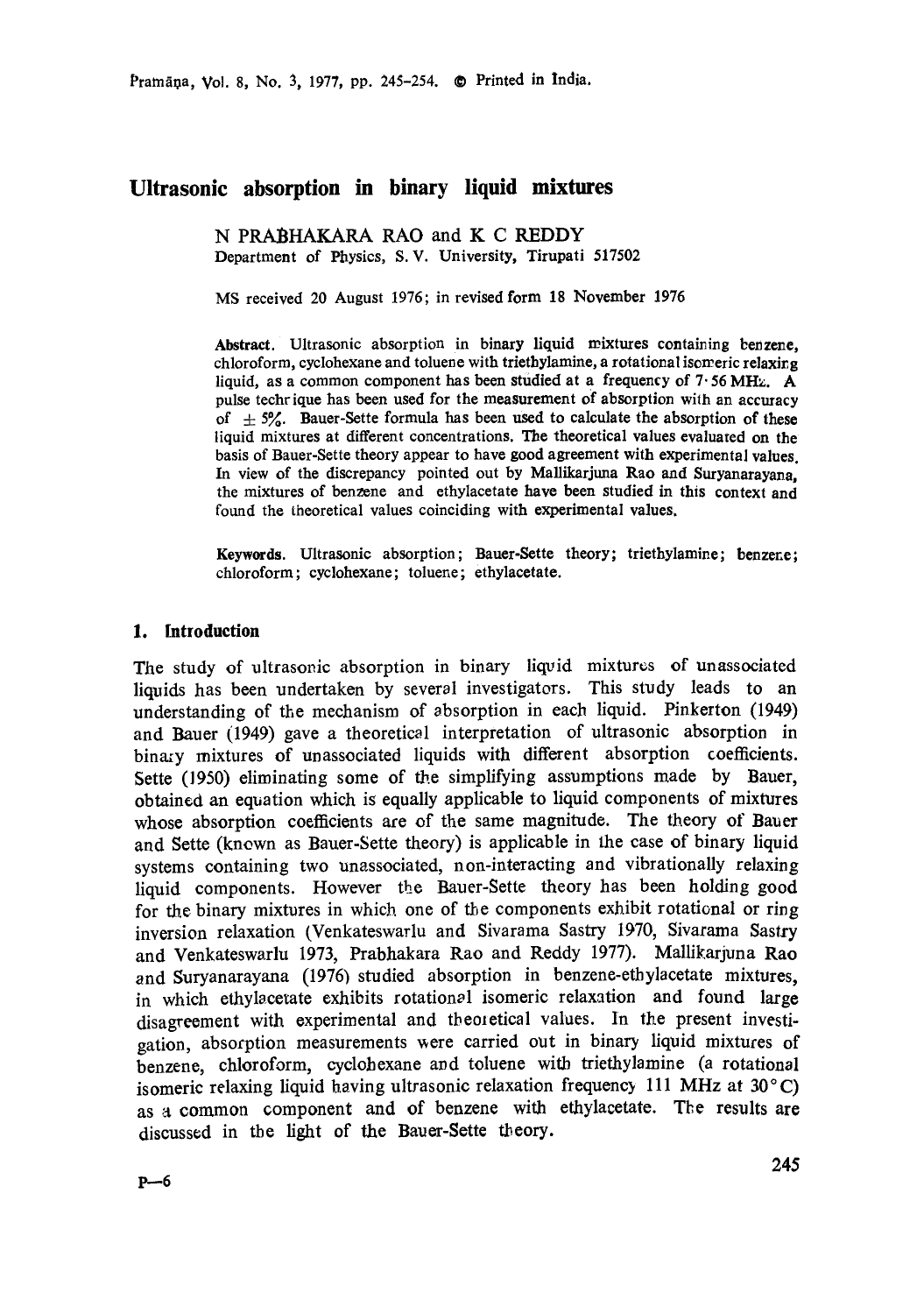## **2. Experimental**

The ultrasonic absorption measurements were made in the liquid mixtures at a frequency  $v = 7.56$  MHz by using a conventional pulse technique. The block diagram of the experimental set up is shown in figure 1. X-cut quartz crystals of one inch dia having fundamental frequency  $0.5$  MHz have been used for transmitting and receiving transducers. These crystals were mounted on two fused quartz rods which act as both delay lines and provide temperature isolation. A double walled glass cell was mounted on the lower quartz rod to which the transmitting crystal was attached. The quartz delay line at the receiving side is of 12 cm long. The accuracy of the precision micrometer for the measurement of path length is  $0.0001$  cm. The receiving crystal with the quartz rod attached to the micrometer moves along a vertical axis while the stationary crystal was aligned to this direction by proper levelling screws. Water, whose temperature was controlled by a U-10 thermostat was circulated between the walls of the cell. The liquid in the cell was constantly stirred (magnetically) to avoid the temperature gradients. The temperature of the liquid in the cell was measured by using a glass bead thermister and was found constant to within  $\pm 0.1$  ° C.

Arenberg PG-650-C pulsed R.F. oscillator was used to excite the transmitting crystal. The R.F. pulses used were about  $10 \mu$  sec. long and had repetition frequency 60 cycles per sec. Output from the receiving crystal, after preamplification, was passed through a wide band amplifier and then fed to a Tektronix oscilloscope. The comparison signal was taken from the potential divider at the output of the pulsed oscillator and passed through a precision attenuator. The



Figure 1. Block diagram of **the**  pulse technique.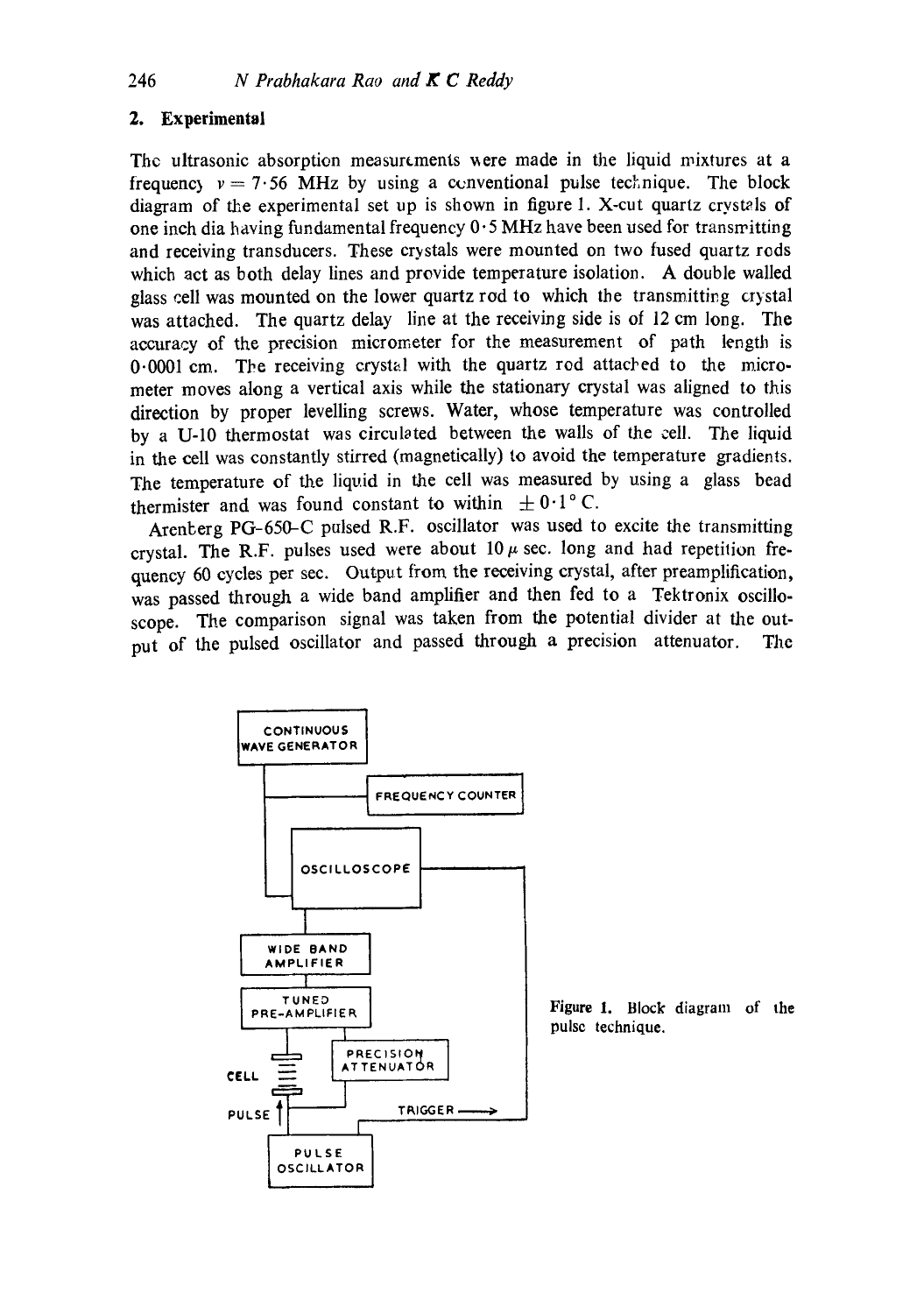output from the attenuator followed the same path as that of the acoustic pulse from the receiving crystal. The frequency of the pulsed signal was measured by beating it with a signal from CW generator. The uncertainty in the absorption measurements is estimated to be of the order of  $\pm 5\%$ .

### **3. Theoretical**

It has been fairly established that in a pure liquid, the absorption coefficient depends on the efficiency of deexcitation of the excited molecules when they collide with the unexcited molecules of the liquid. In a mixture of molecules of two liquids A and B, there will be collisions of the type  $(A^*A)$   $(B^*B)$   $(A^*B)$  and  $(B^*A)$  (where  $A^*$  and  $B^*$  represent excited molecules of A and B respectively). If liquid A has a large absorption coefficient than liquid B collisions  $(B^*B)$  are mote efficient in deexcitation than  $(A^*A)$  collisions; because the mean dispersion frequency of A molecules  $v_m^A$  is smaller than that of B molecules  $v_m^B$ . When an excited molecule  $(A^*$  or  $B^*)$  strike against a molecule of a different kind (B or A respectively) the collision has a higher deexcitation efficiency than the collision between two molecules of the same kind  $(A^*A)$  or  $(B^*B)$ . Bauer made the assumption that  $(B^*A)$ and *(A'B)* type collisions are as efficient as *(B'B)* type, in the mixtures of the type referred to above. He obtained an equation for the absorption coefficient  $\alpha$  of binary liquid mixtures at a given concentration  $\alpha$  as

$$
(a/a_B)_a = (1 - fa) \left[ (1 - a) + \frac{az}{z - a(z - 1)} \frac{C_A}{C_B} \right].
$$
 (1)

Here  $a_B$  = the absorption coefficient of liquid B;  $f = a$  constant;  $z = v_m^B/v_m^A$ ;  $C_A$  and  $C_B$  are the molar vibrational specific heats.

But in a mixture where the absorption values of the two components are of the same order, the assumption made by Bauer no longer holds good. Sette has, therefore, modified the above equation taking into account that all the four types of collisions are distinctly different with regard to their efficiencies. He obtained an equation (popularly known as Bauer-Sette equation) for the absorption coefficient of the mixture at a particular concentration as

$$
(a/a_B)_a = (1 - f a) \left[ \frac{az C_A/C_B}{a + t (1 - a)} + \frac{1 - a}{1 + a (u - 1)} \right].
$$
 (2)

The two additional parameters t and u stand for the ratios of vibrational relaxation times  $\tau_{AA}/\tau_{AB}$  and  $\tau_{BB}/\tau_{BA}$  respectively. The constant f can be evaluated by putting  $a = a_A$  at  $a = 1$ . The parameters t and u can be calculated from the experimental values of absorption in two mixtures that are very rich in liquids  $A$  and  $B$ .

#### **4. Results and discussion**

The values of ultrasonic absorption  $a/v^2$  at different concentrations in the binary liquid mixtures of benzene, chloroform, cyclohexane and toluene with triethylamine as a common component are given in tables 1, 2, 3, and 4 respectively.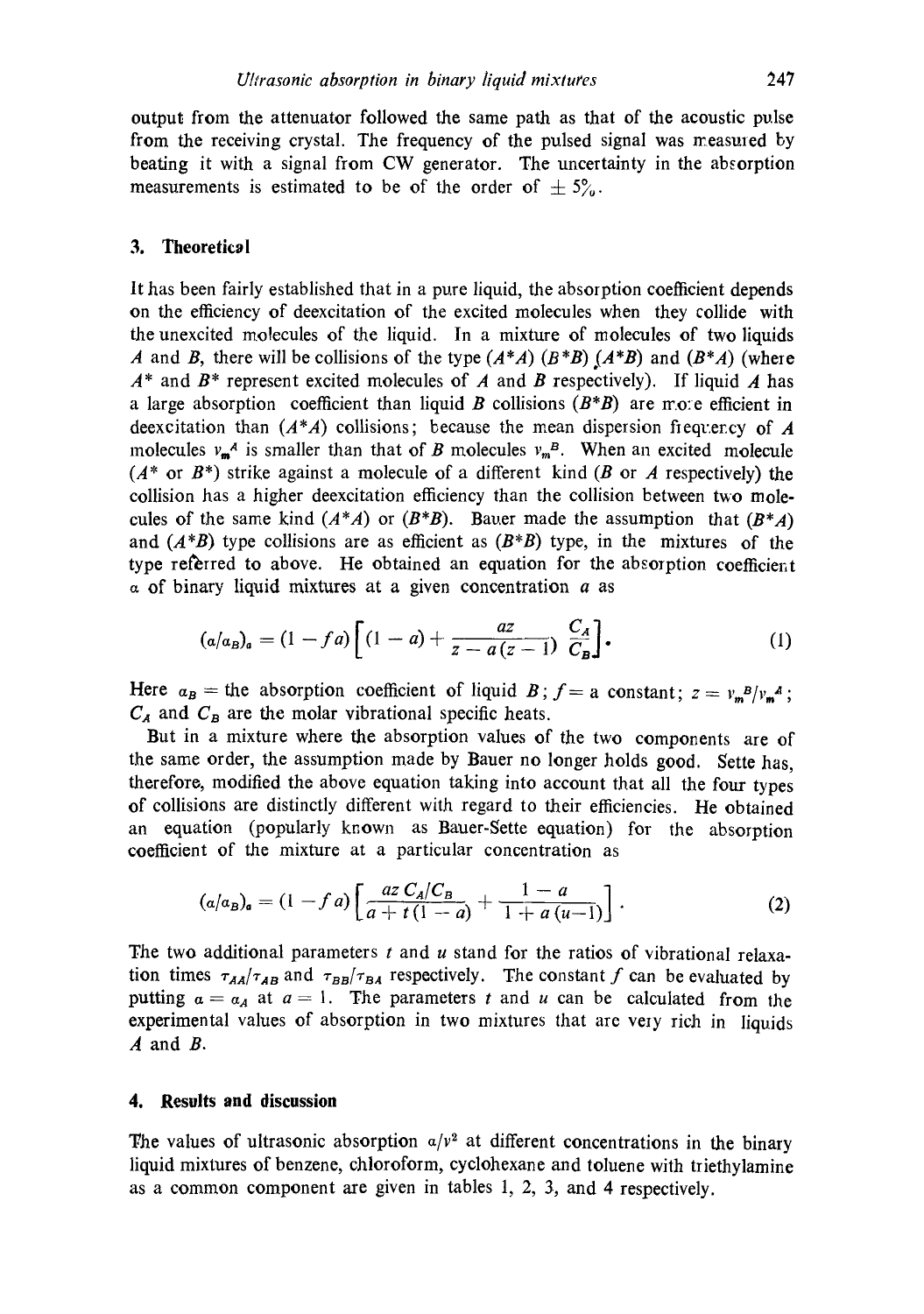| Frequency $= 7.56$ MHz          |                                                                   | Temperature $= 32^{\circ}$ C          |                                     |  |
|---------------------------------|-------------------------------------------------------------------|---------------------------------------|-------------------------------------|--|
| Mole fraction<br>of benzene (a) | Absorption<br>$(a/v^2) \times 10^{17}$<br>$sec3$ cm <sup>-1</sup> | Ratio of<br>$(a/a_B)$<br>experimental | Ratio of<br>$(a/a_B)$<br>calculated |  |
| 0                               | 380                                                               | 1.000                                 | 1.000                               |  |
| 0.112                           | 327                                                               | 0.860                                 | 0.909                               |  |
| $0.191*$                        | 322                                                               | 0.847                                 | 0.847                               |  |
| 0.300                           | 302                                                               | 0.795                                 | 0.765                               |  |
| 0.452                           | 267                                                               | 0.702                                 | 0.661                               |  |
| 0.605                           | 257                                                               | 0.676                                 | 0.582                               |  |
| 0.712                           | 271                                                               | 0.713                                 | 0.558                               |  |
| 0.799                           | 294                                                               | 0.774                                 | 0.585                               |  |
| 0.903                           | 333                                                               | 0.876                                 | 0.791                               |  |
| $0.952*$                        | 449                                                               | 1.132                                 | 1.132                               |  |
| 0.981                           | 661                                                               | 1.739                                 | 1.641                               |  |
| 1.000                           | 914                                                               | 2.405                                 | 2.405                               |  |

**Table 1.** Variation of ultrasonic absorption coefficient with concentration in benzene-triethylamine mixture

\* Concentrations at which the absorption values are taken to evaluate the parameters  $t$  and  $u$ .

Table 2. Variation of ultrasonic absorption coefficient with concentraton in chloroform-triethylamine mixture

i

| Absorption<br>$(\alpha/\nu^2) \times 10^{17}$<br>$sec2$ cm <sup>-1</sup> | Ratio of<br>$(a/a_B)$ | Ratio of                |
|--------------------------------------------------------------------------|-----------------------|-------------------------|
|                                                                          | experimer tal         | $(a/a_B)$<br>calculated |
| 380                                                                      | 1.000                 | $1 - 000$               |
| 319                                                                      | 0.839                 | 0.857                   |
| 270                                                                      | 0.711                 | 0.711                   |
| 238                                                                      | 0.627                 | 0.602                   |
| 202                                                                      | 0.530                 | 0.498                   |
| 142                                                                      | 0.373                 | 0.396                   |
| 129                                                                      | 0.339                 | 0.372                   |
| 149                                                                      | 0.392                 | 0.395                   |
| 196                                                                      | 0.516                 | 0.516                   |
| 260                                                                      | 0.684                 | 0.697                   |
| 370                                                                      | 0.974                 | 0.974                   |
|                                                                          |                       |                         |

\* Concentrations at which the absorption values are taken to evaluate the parameters  $t$  and  $u$ .

L.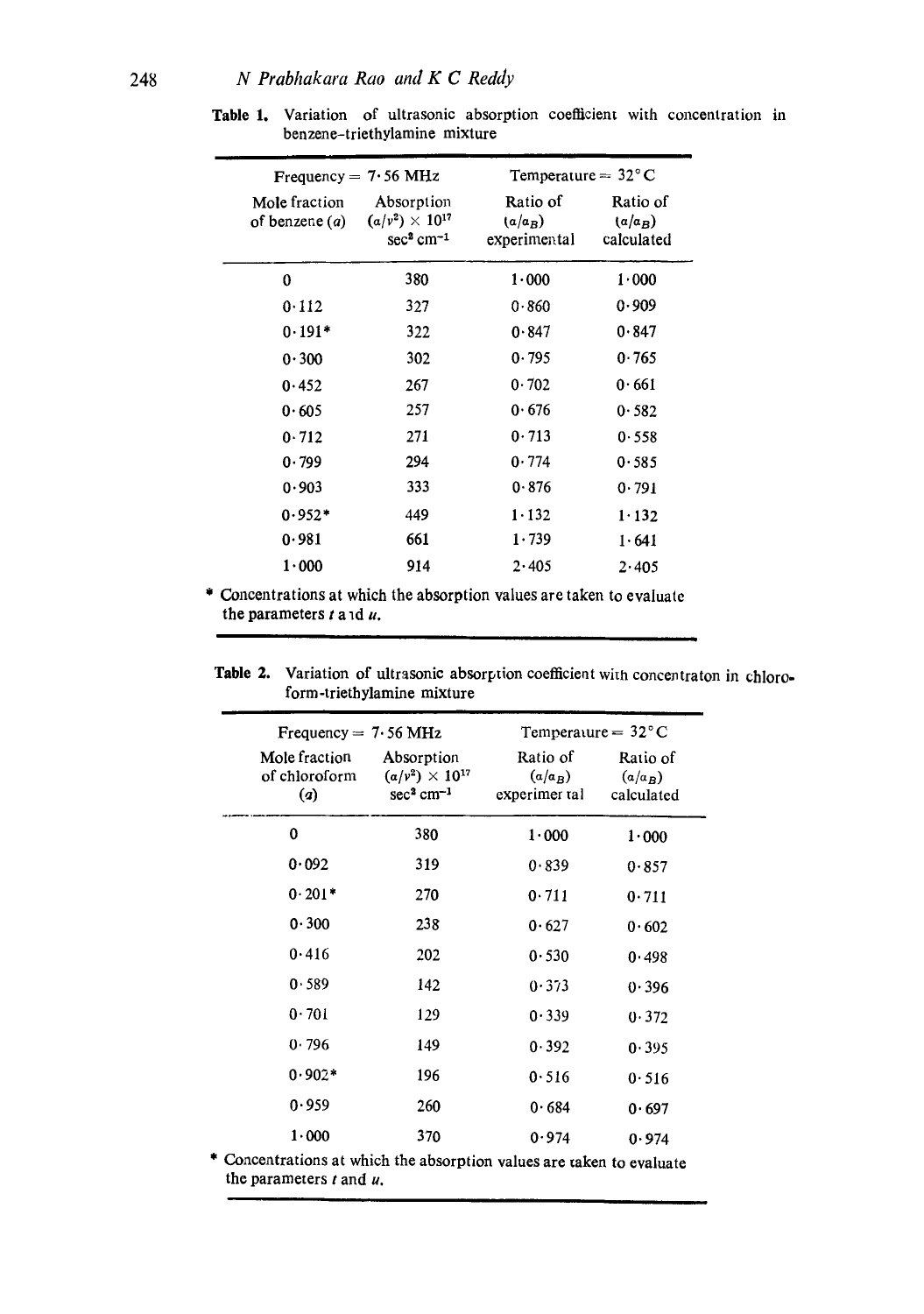The parameters needed to fit the theoretical curves based on eq. (2) to the experimentally observed data of the binary system are evaluated as follows.

The vibrational specific heat for benzene and triethylamine has been calculated using the Plank-Einstein relation

| Frequency $= 7.56$ MHz                 |                                                                     | Temperature $= 32^{\circ}$ C          |                                     |  |
|----------------------------------------|---------------------------------------------------------------------|---------------------------------------|-------------------------------------|--|
| Mole fraction<br>of cyclohexane<br>(a) | Absorption<br>$(a/\nu^2) \times 10^{17}$<br>$sec2$ cm <sup>-1</sup> | Ratio of<br>$(a/a_B)$<br>experimental | Ratio of<br>$(a/a_B)$<br>calculated |  |
| 0                                      | 380                                                                 | 1.000                                 | $1 - 000$                           |  |
| 0.104                                  | 352                                                                 | 0.926                                 | 0.912                               |  |
| $0.198*$                               | 318                                                                 | 0.837                                 | 0.837                               |  |
| 0.307                                  | 275                                                                 | 0.724                                 | 0.753                               |  |
| 0.462                                  | 236                                                                 | 0.621                                 | 0.645                               |  |
| 0.590                                  | 210                                                                 | 0.553                                 | 0.569                               |  |
| 0.699                                  | 192                                                                 | 0.505                                 | 0.518                               |  |
| 0.810                                  | 180                                                                 | 0.474                                 | 0.485                               |  |
| $0.900*$                               | 183                                                                 | 0.482                                 | 0.482                               |  |
| 0.952                                  | 194                                                                 | 0.511                                 | 0.498                               |  |
| 1.000                                  | 205                                                                 | 0.539                                 | $0.5 - 9$                           |  |

Table 3. Variation of ultrasonic absorption coefficient with concentration in cyclohexane-triethylamine mixture

\* Concentrations at which the absorption values are taken to evaluate the parameters  $t$  and  $u$ .

i

Table 4. Variation of ultrasonic absorption coefficient with concentration in t riethylamine-toluene mixture

| Mole fraction<br>of triethylamine<br>(a) | Absorption<br>$(a/\nu^2) \times 10^{17}$<br>$sec2$ cm <sup>-1</sup> | Ratio of<br>$(a/a_B)$<br>experimental | Ratio of $(a/\mu_R)$<br>calculated from<br>Equation (1)               | Equation (2) |
|------------------------------------------|---------------------------------------------------------------------|---------------------------------------|-----------------------------------------------------------------------|--------------|
| $\bf{0}$                                 | 91                                                                  | 1.000                                 | 1.000                                                                 | 1.000        |
| $0.090*$                                 | 167                                                                 | $1 \cdot 176$                         | 1.235                                                                 | 1.176        |
| 0.179                                    | 144                                                                 | 1.582                                 | 1.467                                                                 | 1.427        |
| 0.275                                    | 166                                                                 | 1.824                                 | 1.720                                                                 | 1.727        |
| 0.342                                    | 187                                                                 | 2.055                                 | 1.900                                                                 | 1.945        |
| 0.437                                    | 212                                                                 | 2.330                                 | $2 \cdot 163$                                                         | 2.260        |
| 0.563                                    | 249                                                                 | 2.736                                 | 2.533                                                                 | 2.684        |
| 0.699                                    | 284                                                                 | 8.121                                 | 2.973                                                                 | 3.146        |
| 0.799                                    | 325                                                                 | 3.571                                 | 3.332                                                                 | 3.487        |
| $0.907*$                                 | 351                                                                 | 3.857                                 | 3.762                                                                 | $3 - 857$    |
| 1.000                                    | 380                                                                 | 4.176                                 | 4.176                                                                 | 4.176        |
|                                          | the parameters t and u                                              |                                       | * Concentrations at which the absorption values are taken to evaluate |              |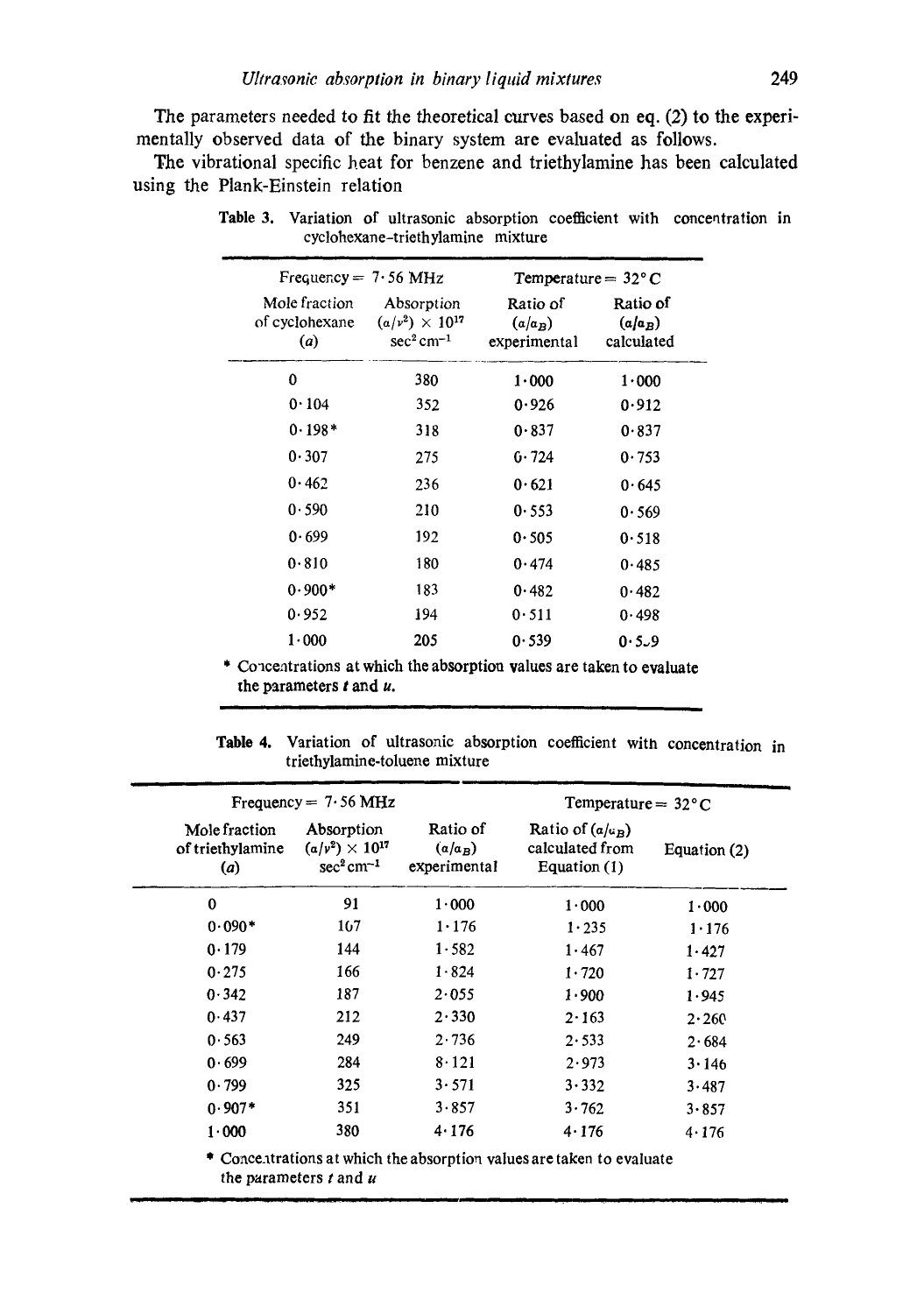250 *N Prabhakara Rao and K C Reddy* 

$$
C_{\text{vib}} = \sum R \left(\frac{h v_i}{kT}\right)^2 \frac{\exp\left(-h v_i/kT\right)}{\left[1+\exp\left(+h v_i/kT\right)\right]^2}
$$
(3)

where  $v_i$  is a vibrational frequency of the molecule for a given mode. The values of  $v<sub>i</sub>$  for benzene are taken from Herzberg (1945) and for triethylamine from literature (Choudhuri 1937, Pace 1961). The vibrational specific heat for cyclohexane is obtained by subtracting the contribution of translational and rotational degree of freedom, namely 3R, from the values of  $C<sub>v</sub>$  the specific heat at constant volume. Bauer's (1949) values of vibrational specific heat for chlo:oform and toluene have been used in the present calculation.

The mean dispersion frequency for benzene, chloroform and toluene were taken from Bauer (1949) and were assumed to be independent of temperature. For triethylamine and cyclohexane the mean dispersion frequencies were calculated by the method followed by Bauer (1949). The values of  $v_m$ ,  $C_A$ ,  $C_B$ , f, Z, t and u used in the present investigation are given in table 5. The calculated and experimental values of the ratio of absorption  $(a/a_B)$  for these mixtures are presented in figures 2 to 6.

For the first three mixtures benzene, chloroform and cyclohexane are treated as liquid  $A$  and triethylamine as liquid  $B$ . In the case of benzene-triethylamine mixtures, benzene is more absorbing than triethylamine. Since  $a/a_B$  is less than one at some intermediate concentrations the Bauer-Sette formula has been used for the present calculations. In this mixture there is a maximum deviation of about  $20\%$  (at high concentration region of benzene), between the experimental and theoretical values. In the case of chloroform and cyclohexane though the absorption is smaller, the mean dispersion frequencies are also smaller than that of treithylamine. In general, it is considered that if  $A$  is more absorbing than B, then *AA\** collisions are less efficient in deexcitation than *BB\** collisions. But it is not the case in the mixtures of chloroform-triethylamine and cyclohexane triethylamine. In Bauer-Sette theory the four types of collisions are treated distinctly different with regards to their efficiencies. Hence for these systems though the absorption of chloroform (almost equal) and cylcohexane are less, they are treated as liquid  $A$  and triethylamine as liquid  $B$ . In the case of benzenetriethylamine and cyclohexane-triethylamine mixtures the value of  $u$  obtained is less than unity. However the theory is holding good in both the mixtures.

| Liquid                     | Vib. Sp. ht<br>$C_A$<br>$Cal/mole$ <sup>o</sup> C | $\nu_m$<br><b>MHz</b> | $\boldsymbol{z}$     |                      | t                    | $\mathcal{U}$        |
|----------------------------|---------------------------------------------------|-----------------------|----------------------|----------------------|----------------------|----------------------|
| Benzene                    | 12.9                                              | 1200                  | 4.8                  | 0.57                 | 26.8                 | 0.46                 |
| Chloroform                 | 7.8                                               | 2230                  | 2.6                  | 0.47                 | $11-3$               | 1.35                 |
| Cyclohexane                | 25.6                                              | 1600                  | 3.6                  | 0.94                 | 17.5                 | 0.39                 |
| Toluene                    | 13·G                                              | 7500                  | $1 \cdot 3$          | $-2.77$              | 0.22                 | 0.68                 |
| Triethylamine<br>(iquid B) | $11 - 1$                                          | 5806                  | $\ddot{\phantom{1}}$ | $\ddot{\phantom{0}}$ | $\ddot{\phantom{1}}$ | $\ddot{\phantom{0}}$ |

Table 5. The parameter used in the calculation of ultrasonic absorption coefficient in binary liquid mixtures,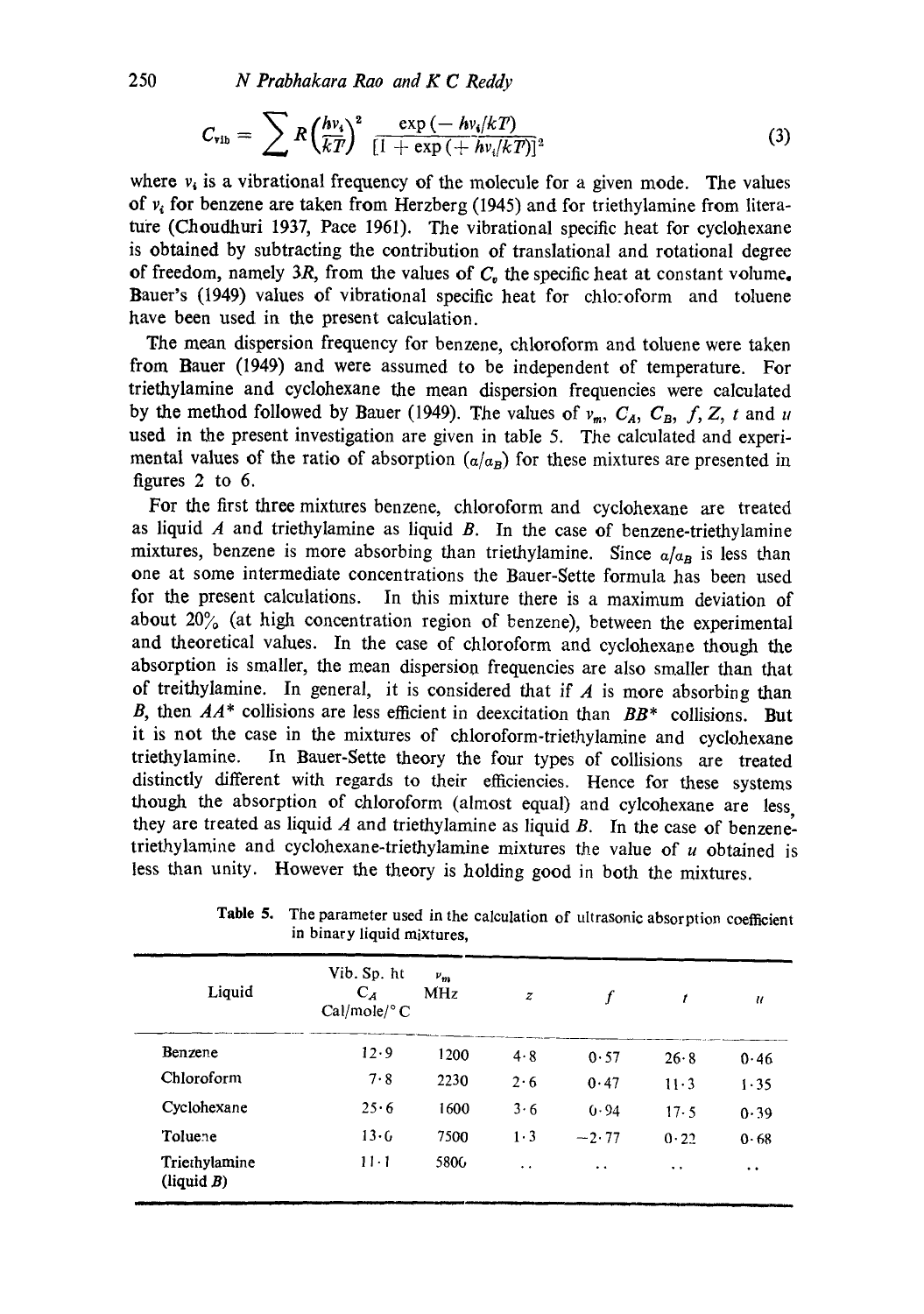

**Figure 2, Ratio of the absorptioa coefficient of a mixture of benzene-triethylamine. Points represent experimental results and solid line represents theoretical curve.** 



Figure 3. Ratio of the absorption coefficient of a mixture of chloroform-triethylamine. **Points represent experimental results and solid line represents theoretical curve.** 

In triethylamine and toluene mixtures the experimental values of  $a/\alpha_B$  are decreasing linearly with increase of concentration of toluene. For theoretical evaluation, triethylamine with high absorption and a rotational isomer is considered as liquid  $A$  and toluene with low absorption is considered as liquid  $B$ . In this case  $u$  cannot be calculated from the mixture that is rich in liquid  $B$  directly because at mole fraction,  $a=0.09$  the contribution to  $a/a_B$  from the quantity containing the term t is about  $35\%$ . This leads to a large error in the evaluation of the parameter u. Hence in the present calculations two  $a/a<sub>B</sub>$  values, one at  $a = 0.09$  and the other at  $a = 0.907$ , are taken and t and u are calculated by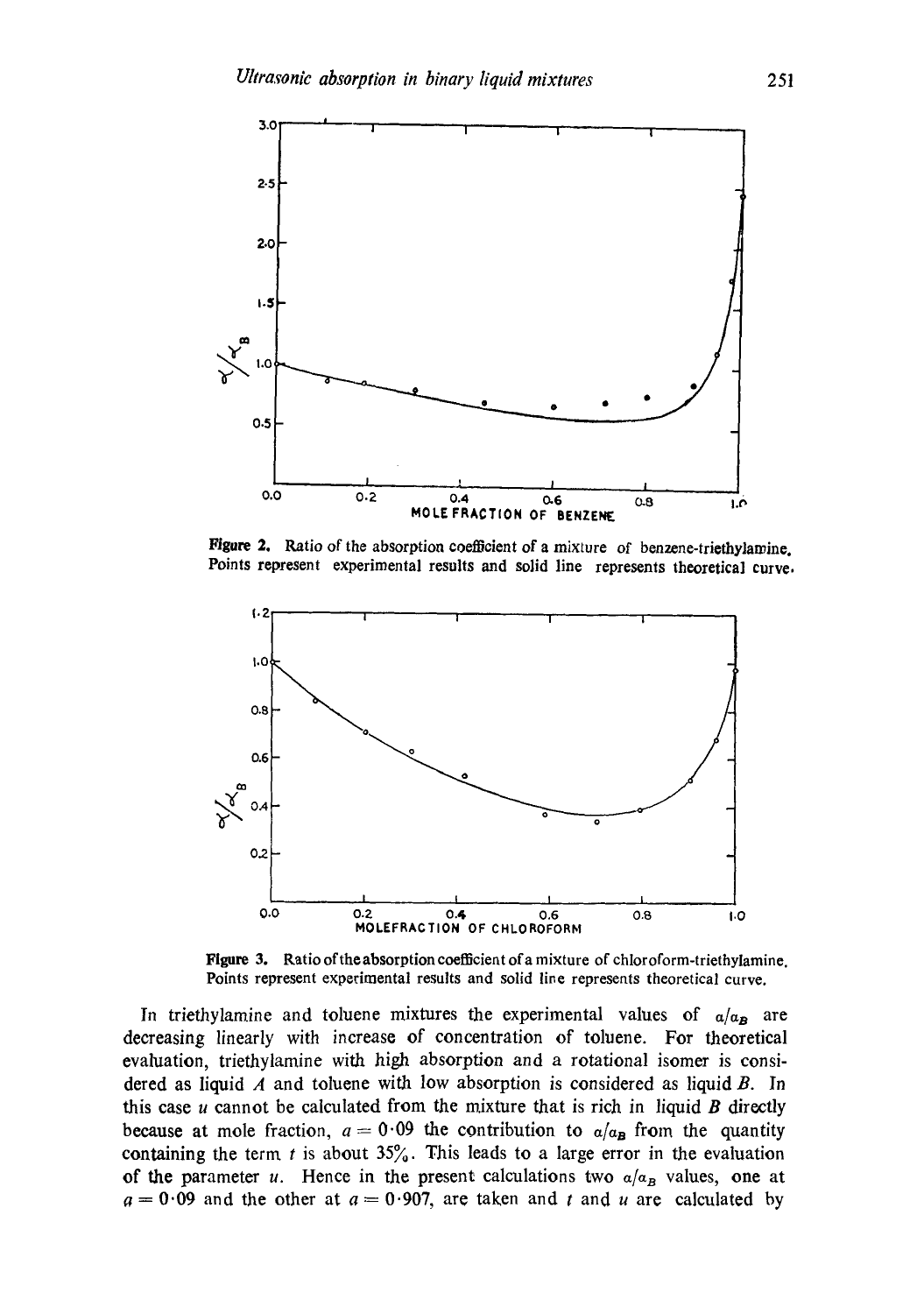

Figure 4. Ratio of the absorption coefficient of a mixture of cyclohexane-triethyl amine. Points represent experimental results and solid line represents theoretical curve.



**Figure** 5. Ratio of absorption coefficient of a mixture of trietnylamine-toluene. Points represent experimentalresults, broken line represents theoretical curve from eq. (1) and solid line represents tneoretical curve from eq. (2).

solving two simultaneous equations obtained from the formula (2). The  $a/a_B$ values for this mixture are also calculated using eq. (1) and are presented in table 4 and figure 5. It is noticed that close agreement has been found between the experimental values and calculated values from eq.  $(2)$ . Here the t value is less than unity which means that *AA* collisions are more efficient than *AB* collisions,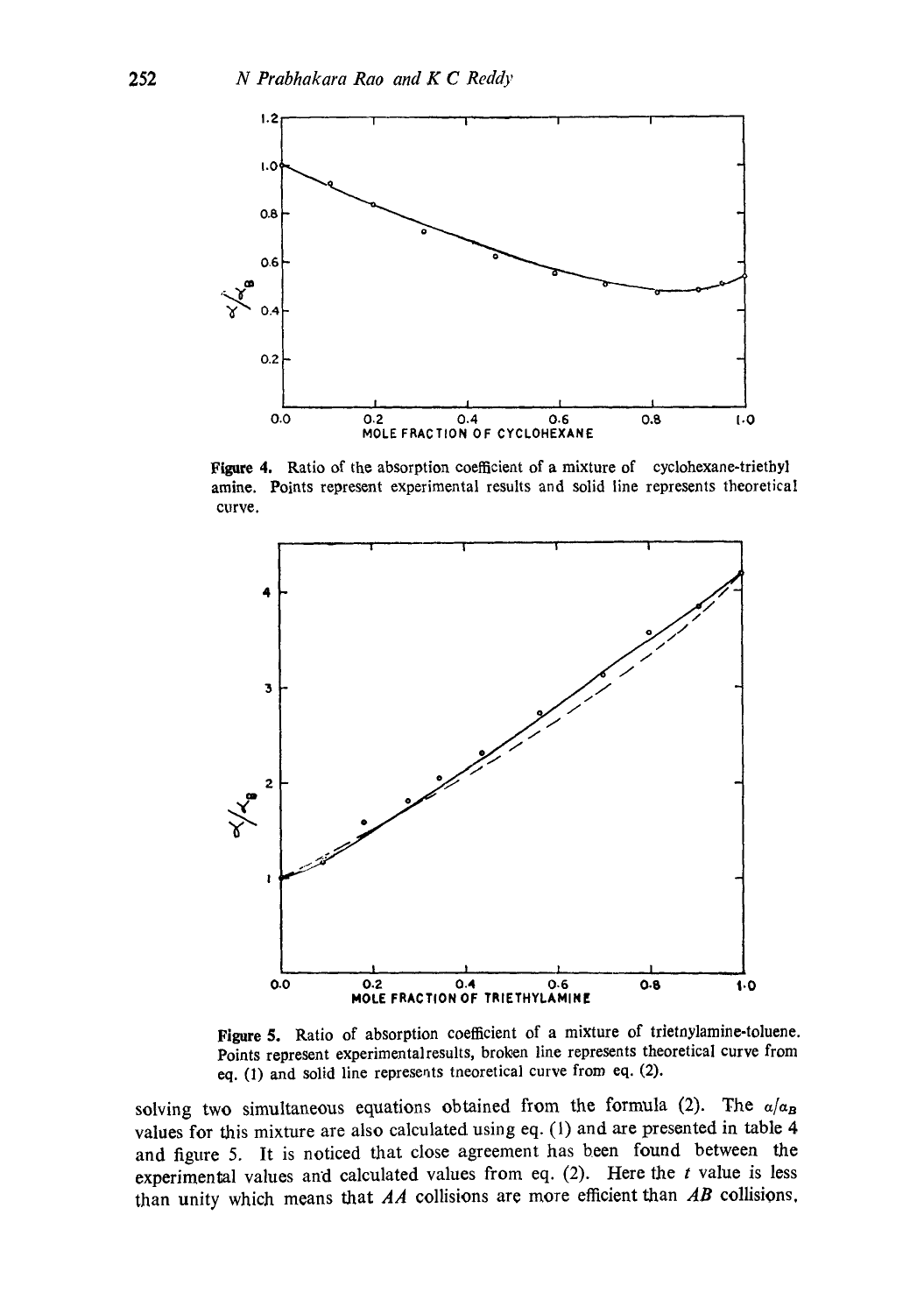

Figure 6. Ratio of absorption coefficient of a mixture of benzene-ethylacetate. Open circles and solid line A represent experimental points and theoretical curve. Closed circles and solid line  $B$  represent experimental points and theoretical curve of Mallikarjuna Rao ano Suryanarayana (1976) at  $1.2 \text{ MHz}$ .

It is interesting to see that the Bauer-Sette theory is holding good for mixtures in which triethylamine is one of the components exhibiting rotational isomeric relaxation. Similarly good agreement has also been found between theory and experiment in the case of cyclohexanol mixtures (Prabhakara Rao and Reddy 1977). Sivarama Sastry and Venkateswarlu (1970, 1973) have studied the binary systems of 1,2-dichloropropane and 1,2-dichloroethane and verified the validity of Bauer-Sette theory. In their calculations, they have used the rotational isomeric relaxation frequency for the mean dispersion frequency, under the assumption that the deexcitation in a binary collision takes place through the lowest mode In contrast Mallikarjuna Rao and Suryanarayana (1976) studied the benzene ethylacetate system and found a large disagreement between the experimental and theoretical values.

In view of the above-mentioned discrepancy, in the present investigation, benzene and ethylacetate mixtures at 30 $^{\circ}$ C have been studied at a frequency of 7.56 MHz. For ethylacetate values of vibrational specific heat  $(11.6 \text{ cal mol}^{-1} {}^{\circ}C^{-1})$  and mean dispersion frequency (85800 MHz) calculated by Mallikarjuna Rao and Suryanarayana (1976) have been used in the present theoretical evaluation of  $a/a_B$ . In this case at a concentration  $a = 0.101$ , the contribution to  $a/a_B$  from the quantity containing the term t is about  $25%$ . Hence t and u are evaluated by similar method followed in the case of triethylamine-toluene mixture. The parameters f, t and u obtained are  $0.81$ ,  $20.6$  and  $3.11$  respectively. The theoretical values of  $a/a_B$  calculated using these parameters are in good agreement with the experimental values (table 6). In this case experimental frequency  $7.56 \text{ MHz}$ is close to the relaxation frequency of ethylacetate  $13.7$  MHz, even then the experimental values of absorption coincide with Bauer-gette theory which is based on the assumption of purely vibrational deexcitation of the concerned excited